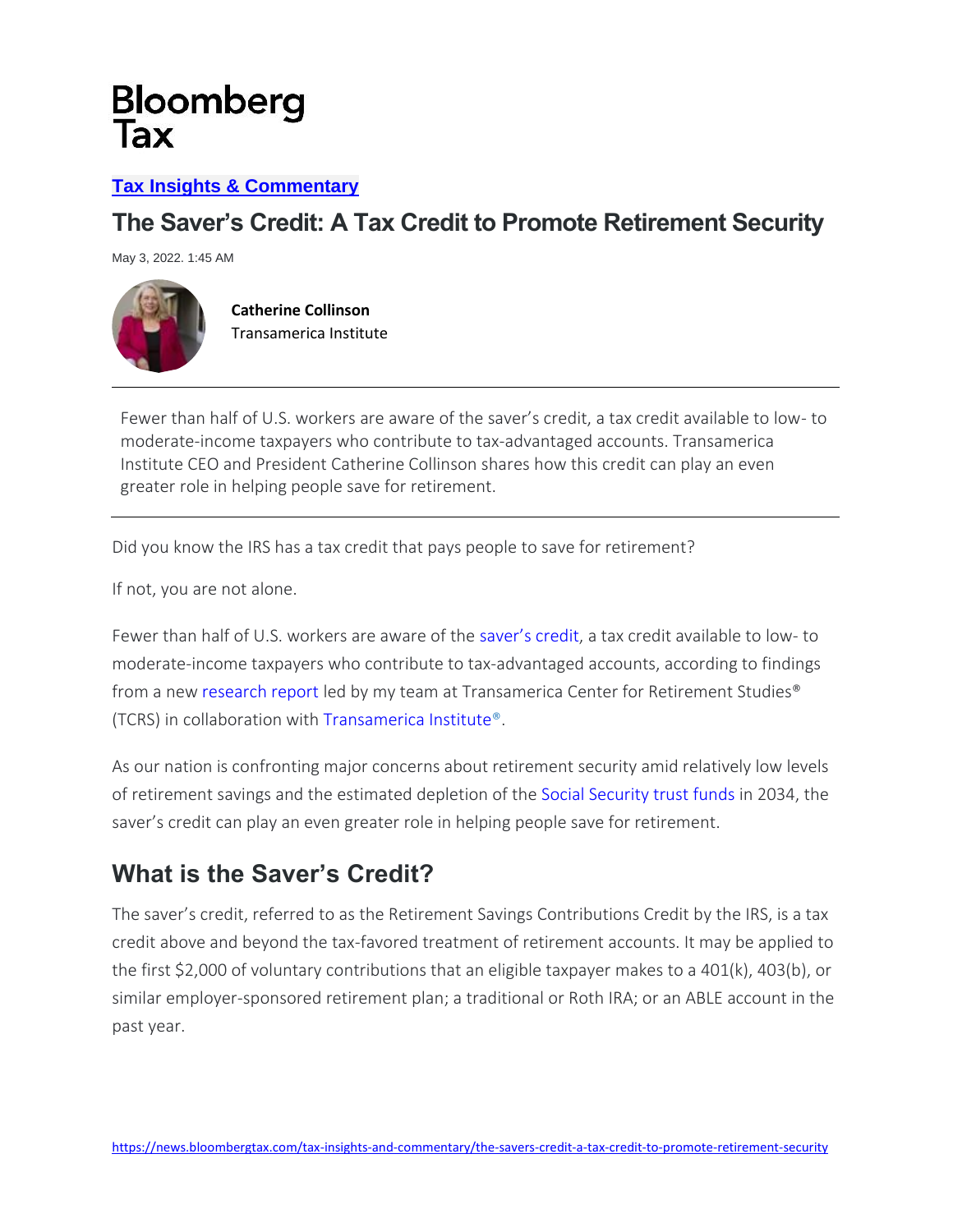The maximum credit is \$1,000 for single filers or individuals and \$2,000 for married filing jointly. The amount of tax credit is 50%, 20%, or 10% of the taxpayer's contributions to qualified accounts for the year, and the percentage also depends on their income.

The adjusted gross income limits for 2022 tax year are:

- \$34,000 for single tax filers.
- \$51,000 for heads of households.
- \$68,000 for those who are married filing jointly.

Additionally, the taxpayer must be age 18 or older, cannot be a full-time student, and cannot be claimed as a dependent on another person's tax return. Importantly, the saver's credit is not refundable, meaning that the taxpayer can only receive the credit up to the amount of their tax liability.

The IRS offers an [online tool](https://www.irs.gov/help/ita/do-i-qualify-for-the-retirement-savings-contributions-credit) to help determine if you are eligible for the credit.

## **History of the Saver's Credit**

The saver's credit was established with the enactment of the Economic Growth and Tax Reconciliation Relief Act of 2001 and made permanent with the Pension Protection Act of 2006, both laws being the culmination of long-standing bipartisan efforts to improve retirement security. The saver's credit was the first major legislation focused on promoting tax-qualified retirement savings among low- to moderate-income workers.

According to TCRS' analysis of the [IRS Statistics of Income,](https://www.irs.gov/statistics/soi-tax-stats-individual-tax-statistics) the number of tax filers claiming the saver's credit has increased steadily to 9.6 million in 2019—the most recent year in which IRS data is available—from 5.3 million in 2002. In 2019, 6.1% of all tax filers and 9.3% of tax filers with taxable returns claimed the credit. The average credit amount was \$191. Note that data is not available to accurately estimate the number of tax filers who may have been eligible to claim the credit.

Since its inception, policy experts have pointed out that the number of people benefiting from the credit is limited because it is not refundable, meaning that the amount of the credit cannot exceed a tax filer's tax liability—and many low- to moderate-income workers have little or no tax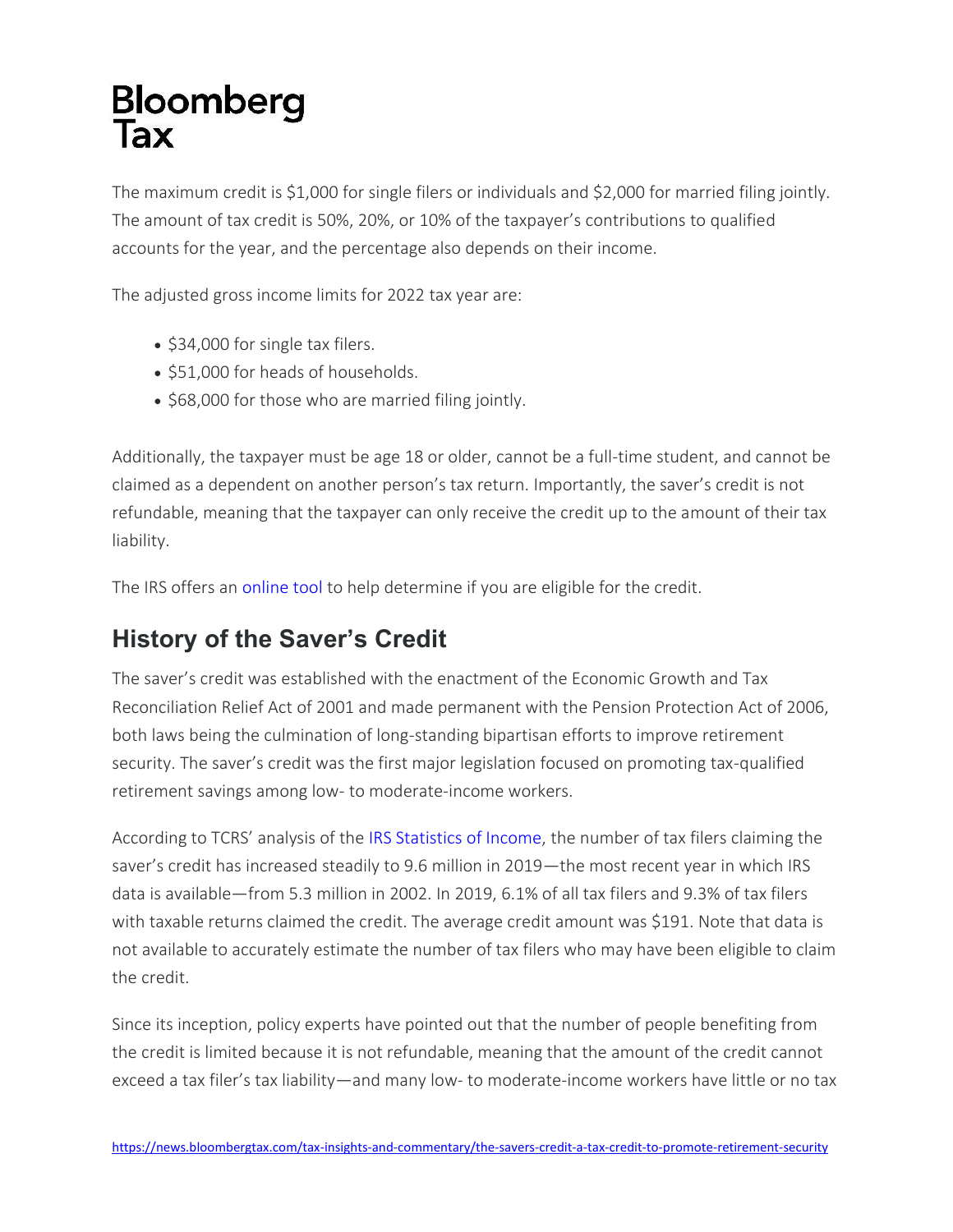liability. TCRS agrees with this assessment but also believes that many eligible workers may be missing out on the saver's credit simply because they are unaware of it.

## **The Imperative for Raising Awareness**

Without widespread awareness, eligible people who are saving for retirement may unwittingly overlook the saver's credit when preparing their tax returns. Among those who are not yet saving, learning about the saver's credit might be the nudge to get them started.

According to TCRS' survey findings, awareness of the credit among workers employed by forprofit companies has risen to 48% in 2021 from 23% in 2007. However, recent survey findings have surfaced major disconnects among segments of this population.

Low- to moderate-income workers—the credit's intended beneficiaries—are less likely to be aware of it. In 2021, only 41% of workers with an annual household income—or HHI—of less than \$50,000 were aware of the credit, compared with 55% of workers with an HHI of \$100,000 or more. Part-time workers (40%) and women (41%) were also less likely to be aware of it.



**Knowledge of Savings Potential Varies** 

Percentage of workers aware of the saver's credit

Source: Transamerica Center for Retirement Studies 22nd Annual Retirement Survey of Workers, 2021

**Bloomberg Tax**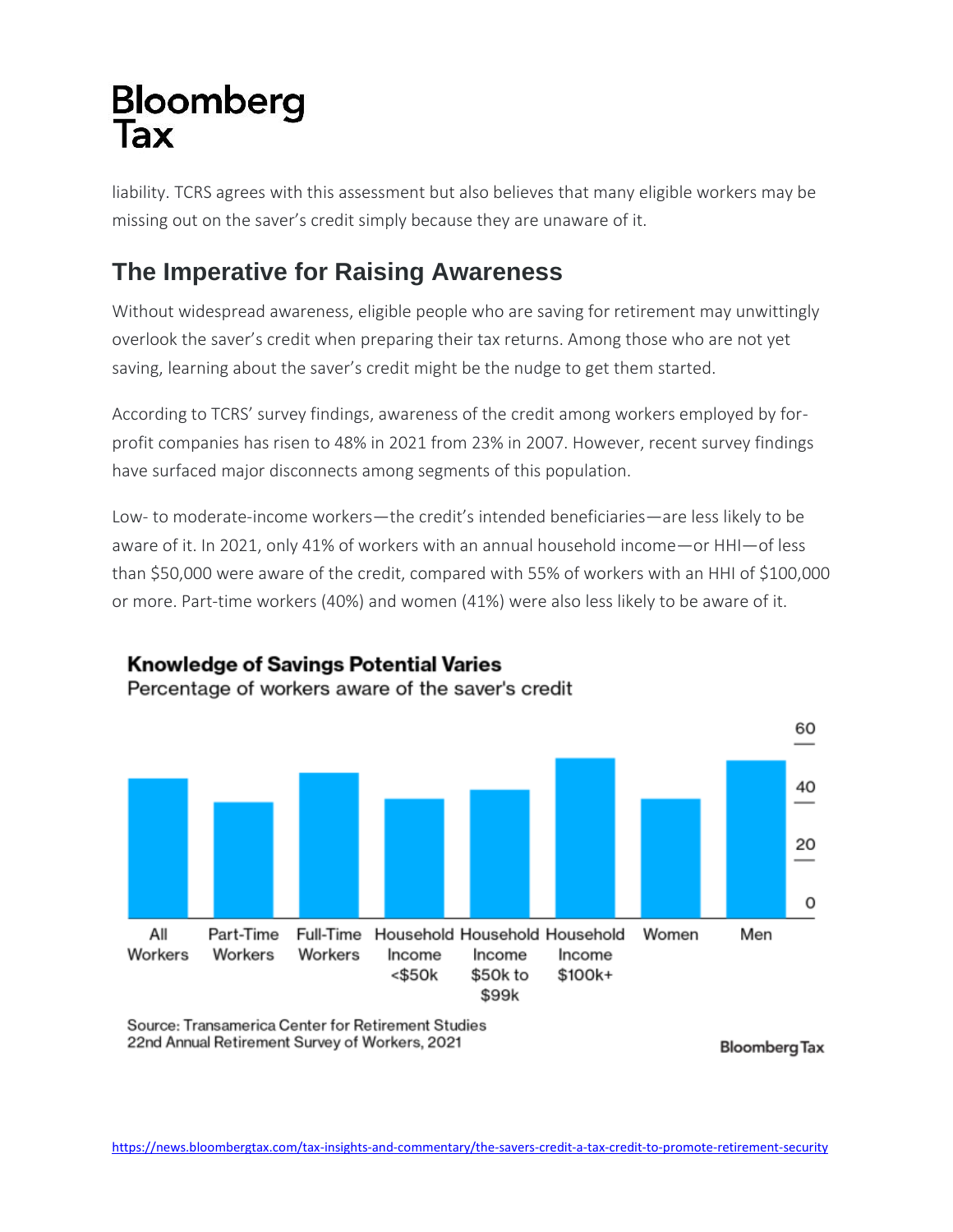Employer-sponsored workplace retirement plans have proven to be the most effective way to engage workers to save for retirement—and to make them eligible to potentially benefit from the saver's credit. According to the same survey findings, almost three out of four workers (73%) are offered a 401(k) or similar plan. Yet only 51% of part-time workers, 60% of workers with an HHI of less than \$50,000, and 69% of female workers are offered a plan.



#### **Employer Plans Effective in Getting Workers to Save for Retirement** Percentage of workers who are offered a 401(k) or similar plan by their current employer

Source: Transamerica Center for Retirement Studies 22nd Annual Retirement Survey of Workers, 2021

These disparities and other contributing factors translate to stark differences in retirement savings among at-risk segments and illustrate the helpful role the saver's credit can play in promoting savings.

TCRS found that workers with an HHI of less than \$50,000 have saved \$3,000 in all household retirement accounts, compared with savings of \$172,000 among those with an HHI of \$100,000 or more (estimated medians). Furthermore, part-time workers report having saved less than half that of full-time workers, and women's retirement savings continue to be a fraction of that of men.

Bloomberg Tax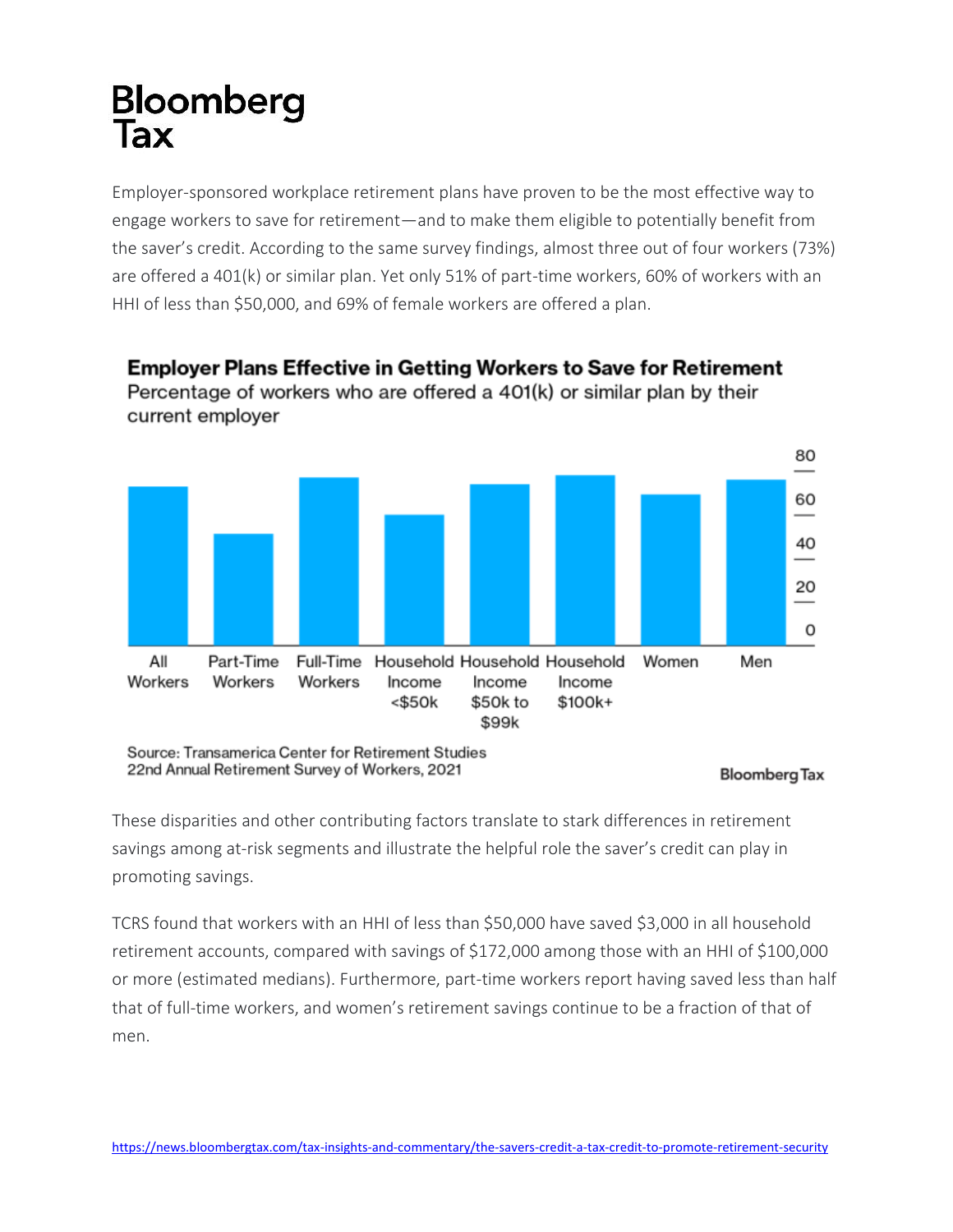# **Bloomberg**

#### Differences in Retirement Savings Among At-Risk Segments

Estimated medians of workers' total household savings in retirement accounts



## **Enhancing and Expanding the Saver's Credit**

Policymakers are currently considering bipartisan retirement legislation and contemplating a variety of reforms that can enhance the reach and effectiveness of the saver's credit, and they should be applauded for their efforts. TCRS encourages them to consider the following recommendations that could help more Americans benefit from the credit and improve their retirement outlook:

- Implementing educational campaigns to promote the saver's credit and how to claim it.
- Making the saver's credit refundable so that all retirement savers who meet the income limits and other eligibility requirements, regardless of whether they have a tax liability, can fully benefit.
- Simplifying and collapsing the current three credit rates—i.e., 50%, 20%, and 1%—within the income requirements into a single credit rate of 50%.
- Increasing the income eligibility limits so that more workers can benefit from the credit.